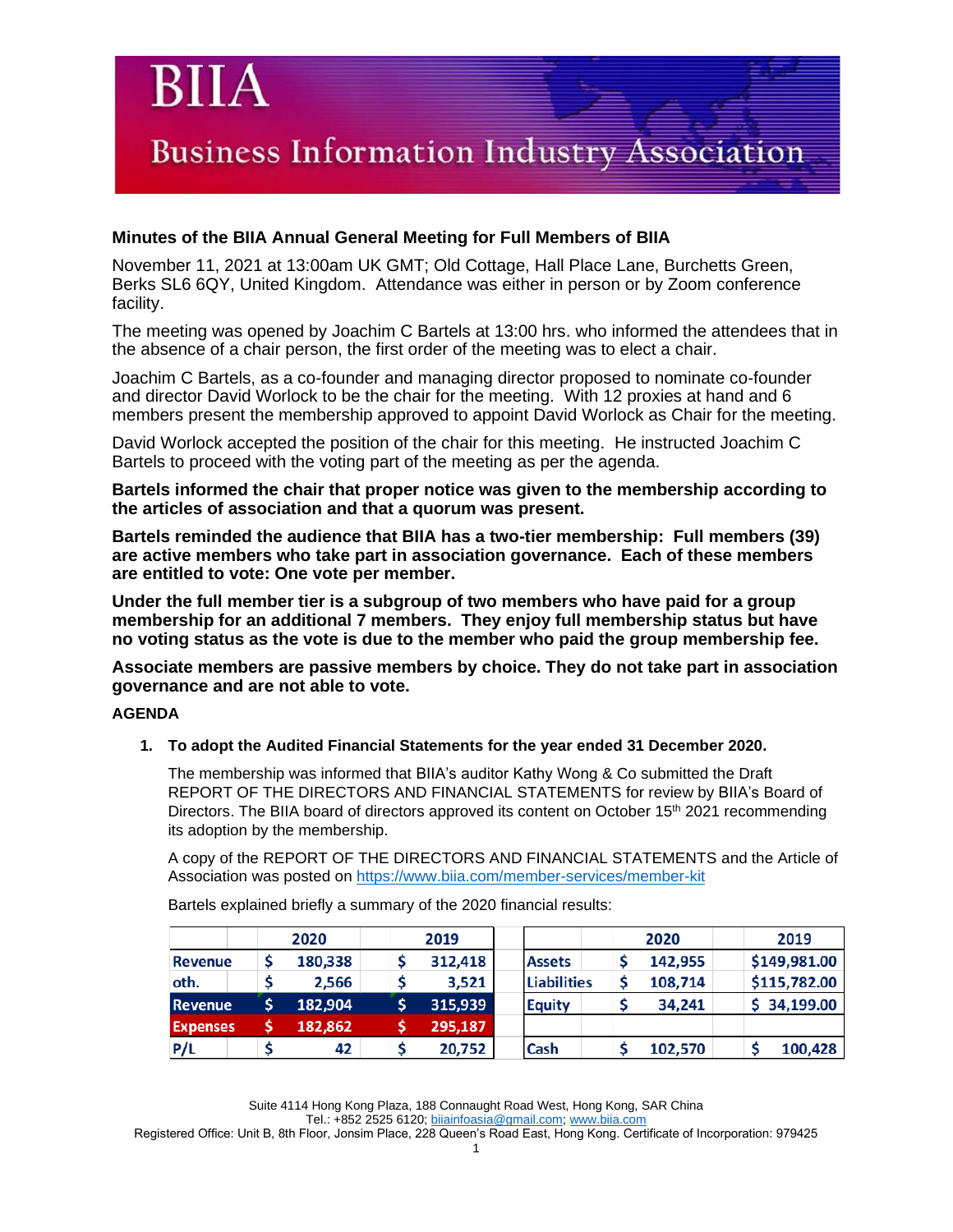On behalf of the Chair, Bartels proposed the adoption of the Financial Statements for the year ending December 31, 2020

Bartels reported that he held 12 proxies from the membership voting **for** the adoption of the Audited Financial Statements for the year ended 31 of December

During the meeting five members attending voted **for** the adoption. One member **withheld his vote**.

**With a total of 17 members voting by proxy and in person for, with one vote withheld, the Audited Financial Statements for the year ended 31 December 2020 were adopted.**

### **2. Election of Officers :**

- a. To re-elect the following Directors:
	- i. Nandi Anthony
	- ii. Joachim C Bartels
	- iii. Shahid Charania
	- iv. William Lim
	- v. David Worlock

Note: Surapol Opassatain notified Joachim C Bartels that he would not stand for reelection due to excessive workload at NCB of Thailand. He nevertheless assured his continued support of BIIA. Bartels thanked Surapol Opassatain for his service, especially for NCB being a key sponsor of the BIIA 2017 and BIIA 2019 conferences

On behalf of the Chair Bartels proposed to re-elect the directors named above.

Bartels reported that he held 12 proxies from the membership voting **for** the reelection of the above-named directors. During the meeting, six members attending also voted **for** their re-election.

### **With a total 18 members voting for by proxy and in person, the membership re-elected above mentioned directors.**

- b. To elect the following Directors:
	- i. Dev Dhiman
	- ii. Gary Friedlander

On behalf of the Chair Bartels proposed to elect the directors named above.

Bartels reported that he held 12 proxies from the membership voting for the election of above-named directors

During the meeting six members attending voted also **for** their election.

### **With a total 18 members voting by proxy and in person for, the membership elected above-named directors.**

On behalf of the membership, Bartels expressed his congratulations

Suite 4114 Hong Kong Plaza, 188 Connaught Road West, Hong Kong, SAR China Tel.: +852 2525 6120; [biiainfoasia@gmail.com;](mailto:biiainfoasia@gmail.com) [www.biia.com](http://www.biia.com/)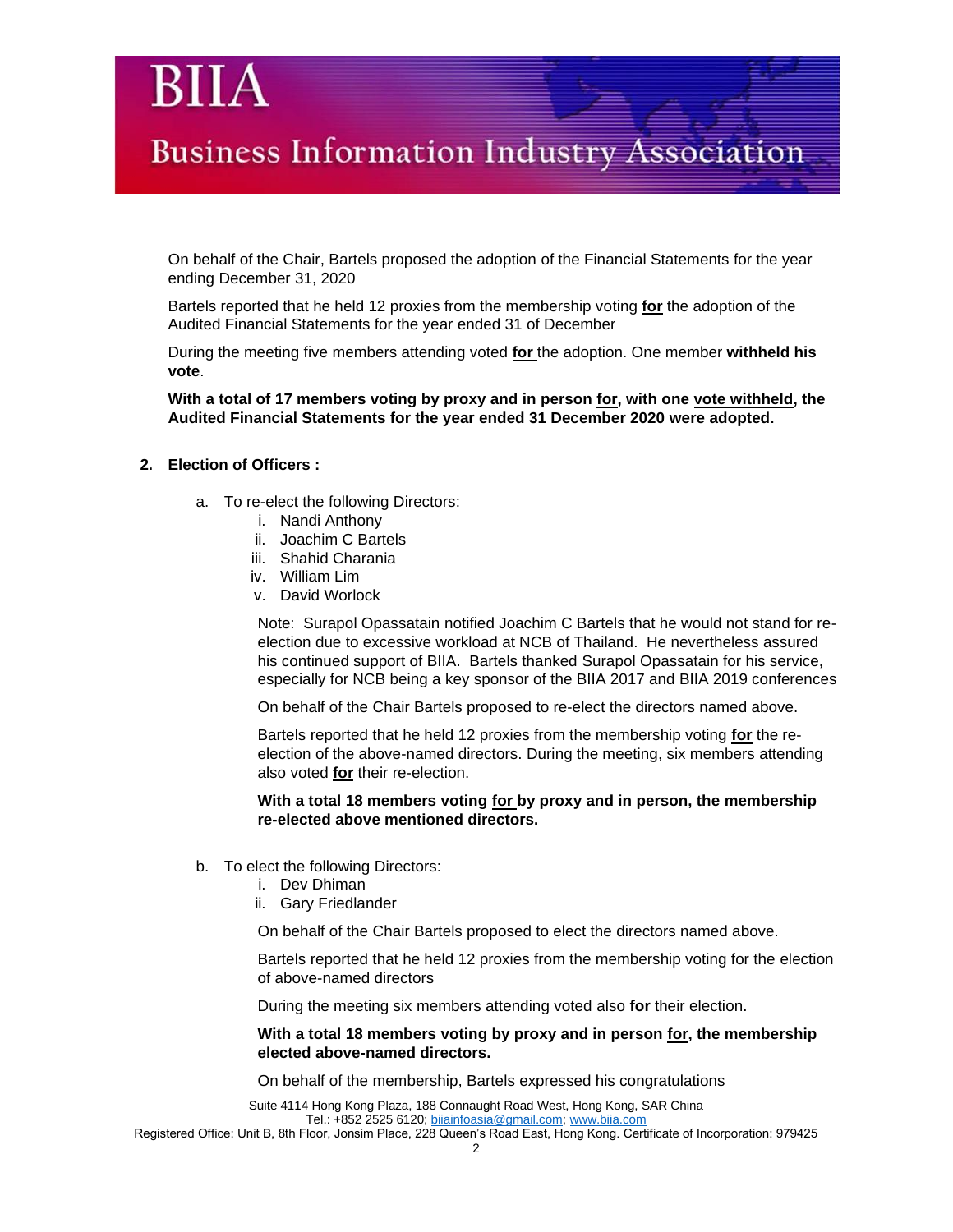### **3. Auditors**

- a. To re-appoint Kathy Wong & Co. as Auditor
- b. Authorize the Directors to fix the remuneration of Kathy Wong & Co.

On behalf of the Chair Bartels proposed re-appoint and to authorize Directors to fix the remuneration of Kathy Wong & Co. Bartels reported that he held 12 proxies from the membership voting to re-appoint Kathy Wong & Co. as Auditor and to authorize the Directors to fix the remuneration of Kathy Wong & Co.

During the meeting six members attending voted **for** the re-appointment

**With a total 18 members voting by proxy and in person for, the membership approved the re-appointment of Kathy Wong & Co. and authorized Directors to fix their remuneration**

### **4. AOB**

a) The Chair called upon directors/committee members to provide their reports

### **Bartels reported on current year activities:**

- **Membership Churn:** Significant during the pandemic especially with smaller members
- **Member Retention:** Priority personal contacts community building: Regulatory Forum and Regulatory Roundtable – Webinars
- **Member Networking:** Members reaching out to BIIA for introductions data sharing
- **Member Recruitment:** Involving members to reach out to prospects
- **Development of Prospect List:** Currently used extensively to raise interest for the BIIA 2022 Biennial Conference – not just member recruitment
- **Milestone:** Content of BIIA database has reached 13,000 documents
- **Content Strategy:** In early 2022 we will reach out to members to assist in redefining our industry and to categorize industry segments to be covered – Research currently underway
- **There are other important plans for 2022 which will be discussed by Neil Munroe, Peter Sheerin and Ruth Stevens**

Neil Munroe and Peter Sheerin reported on key conference and industry advocacy activities

### **Networking**

**2022 BIIA Conference**

- **•** Moving forward with physical event in Singapore in late May
- **•** Conference programme agreed
- **•** Association of Banks in Singapore on board as supporting partner (providing two speakers)
- **•** Strong interest in sponsorship and speaking

### **Industry Advocacy**

### **Regulatory Newsletter**

**•** Produced monthly which continues to attract string readership

Suite 4114 Hong Kong Plaza, 188 Connaught Road West, Hong Kong, SAR China

Tel.: +852 2525 6120; [biiainfoasia@gmail.com;](mailto:biiainfoasia@gmail.com) [www.biia.com](http://www.biia.com/)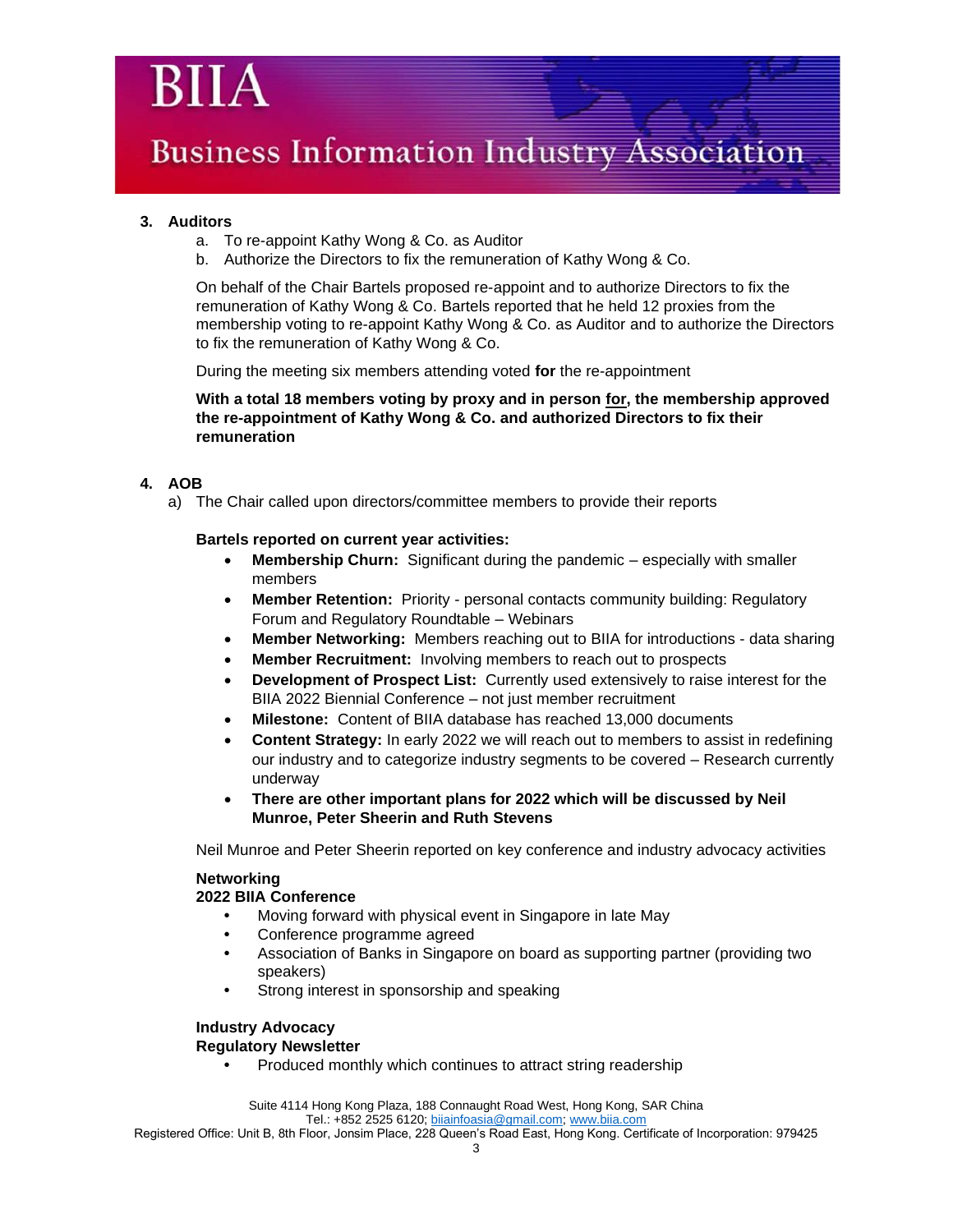### **Regulatory Forum**

- **•** Meeting every two months
- **•** Membership of the Forum is open to all BIIA Members
- **•** Current membership consists of both global and regional/country companies involved in business and consumer information services and other related industries
- **•** Countries represented including Australia, Bahrain, Belgium, Cambodia, Germany, Iceland, Malaysia, Pakistan, Philippines, Singapore, Spain, Sri Lanka, Thailand, UK and the US.

### **Regulatory Roundtable**

- **•** Supported by World Bank/ICCR
- **•** Format meeting of regulators hosted by BIIA followed by meeting with regulators and industry
- Two roundtables held to date BIIA Conference 2019 and virtually in March 2021
- March event saw 16 regulators from 15 countries participate
- Planning next Roundtable in December and one after that at conference in Singapore

### **Individual Member Advocacy Support**

• Peter Sheerin provided examples of support provided to members

### **Neil Munroe continued on Outreach and Market Engagement**

### **Fellow Trade Associations**

• **Continue to engage with fellow trade associations – ACCIS, FEBIS, CDIA, ALACRED**

### **Industry Representative Bodies ICCR**

Neil Munroe Deputy Chair, Peter Sheerin BIIA representative work on guidance on:

- Cross Border Data Sharing
- Cybersecurity
- COVID and credit reporting
- Regulatory Oversight

### **SME Finance Forum**

- Close working relationship supporting Forum events involving information topics
- Participated in Forum webinars on COVID 19 and Alternative Data

### **ABAC**

**•** Peter Sheering reported on events attended

### **Ruth Stevens reported on the work of the Marketing Committee:**

- Activities in 2021 Webinars conducted
- Activities planned for December 2021 and in 2022
- Support for the BIIA 2022 conference

Suite 4114 Hong Kong Plaza, 188 Connaught Road West, Hong Kong, SAR China

Tel.: +852 2525 6120; [biiainfoasia@gmail.com;](mailto:biiainfoasia@gmail.com) [www.biia.com](http://www.biia.com/)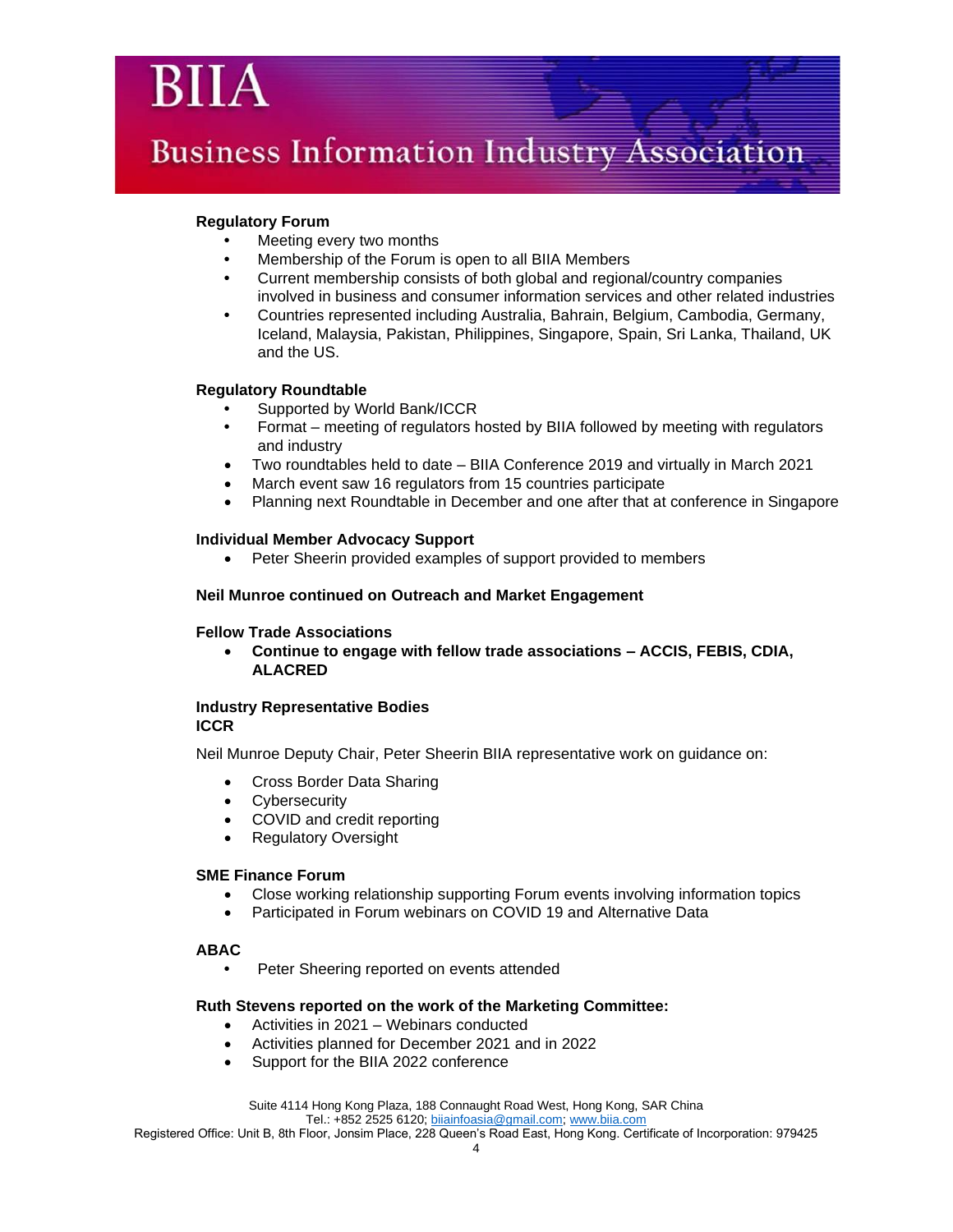**The Chair thanked executive committee and marketing committee members for their commitment**

**The Chair opened the last agenda item by welcoming Anthony Scriffignano as guest speaker**

### **b) "The Future of Data: Bringing In the Science and taking out the Bias"**

BIIA director David Worlock interviewed Anthony Scriffignano, Senior Vice President and Chief Data Scientist at Dun & Bradstreet on this highly relevant subject. We have just experienced government interventions on company filings and insolvencies, which heightened the need to search for and use of alternative data, plus a push for faster deployment of machine learning and artificial intelligence (AI). Last, but not least, in the new age of ESG, will science help us to develop new standards in managing risk and to determine the accuracy and reliability of its core input: data?

**The chair thanked participants and our speaker for their contribution to the BIIA Annual General Meeting and closed the meeting at 14:30.**

David Worlock (pp)

------------ ------------ ------------ ------------ --------------

David Worlock, Co-founder, Director and Chairman for the AGM 2021

The meeting was recorded:

Video – <https://www.dropbox.com/s/a3k9lvgax5jk40a/AGM%20Video%20recording.mp4?dl=0>

Audio - <https://www.dropbox.com/s/vxzm6x04qgt67i6/AGM%20Audio%20recording.m4a?dl=0>